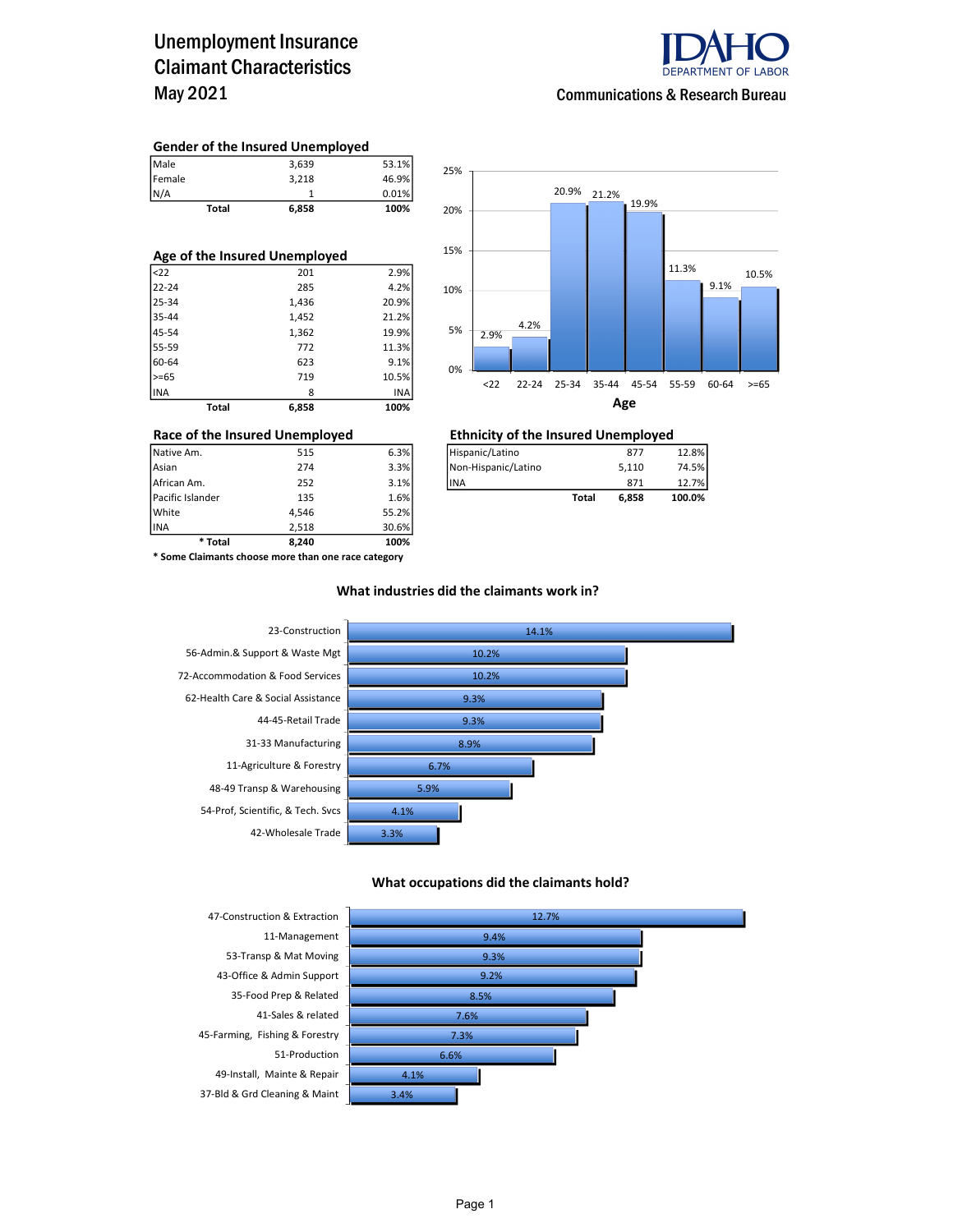## Unemployment Insurance Claimant Characteristics



## May 2021 **Communications & Research Bureau**

| <b>Demographics</b>                                          | May<br>2021  |       | <b>April</b><br>2021 |       | <b>Monthly</b><br><b>Difference</b> | May<br>2020 |       | Yearly<br><b>Difference</b> |
|--------------------------------------------------------------|--------------|-------|----------------------|-------|-------------------------------------|-------------|-------|-----------------------------|
|                                                              |              |       |                      |       |                                     |             |       |                             |
|                                                              |              |       |                      |       |                                     |             |       |                             |
| Gender:                                                      |              |       |                      |       |                                     |             |       |                             |
| Male                                                         | 3,639        | 53.1% | 5,447                | 58.0% | $-1,808$                            | 22,345      | 42.3% | $-18706$                    |
| Female                                                       | 3,218        | 46.9% | 3,937                | 41.9% | $-719$                              | 30,430      | 57.6% | $-27212$                    |
| <b>INA</b>                                                   | $\mathbf{1}$ | 0.0%  | 3                    | 0.0%  | $-2$                                | 15          | 0.0%  | $-14$                       |
| <b>Total</b>                                                 | 6,858        |       | 9,387                |       | $-2,529$                            | 52,790      |       | $-45932$                    |
| Race: NOTE: Claimants may choose more than one Race category |              |       |                      |       |                                     |             |       |                             |
| Native American                                              | 515          | N/A   | 694                  | N/A   | $-179$                              | 1,970       | N/A   | $-1455$                     |
| Asian                                                        | 274          | N/A   | 284                  | N/A   | $-10$                               | 1,542       | N/A   | $-1268$                     |
| African American                                             | 252          | N/A   | 301                  | N/A   | $-49$                               | 1,101       | N/A   | $-849$                      |
| Pacific Islander                                             | 135          | N/A   | 148                  | N/A   | $-13$                               | 663         | N/A   | $-528$                      |
| White                                                        | 4,546        | N/A   | 7,141                | N/A   | $-2,595$                            | 44,342      | N/A   | -39796                      |
| <b>INA</b>                                                   | 2,518        | N/A   | 3,506                | N/A   | $-988$                              | 10,516      | N/A   | $-7998$                     |
|                                                              |              |       |                      |       |                                     |             |       |                             |
| <b>Ethnicity:</b>                                            |              |       |                      |       |                                     |             |       |                             |
| Hispanic/Latino                                              | 877          | 12.8% | 1,202                | 12.8% | $-325$                              | 6,011       | 11.4% | $-5134$                     |
| Non-Hispanic/Latino                                          | 5,110        | 74.5% | 6,990                | 74.5% | $-1,880$                            | 41,506      | 78.6% | $-36396$                    |
| <b>INA</b>                                                   | 871          | 12.7% | 1,195                | 12.7% | $-324$                              | 5,273       | 10.0% | $-4402$                     |
|                                                              |              |       |                      |       |                                     |             |       |                             |
| Age:                                                         |              |       |                      |       |                                     |             |       |                             |
| $22$                                                         | 201          | 2.9%  | 299                  | 3.2%  | $-98$                               | 4,232       | 8.0%  | $-4031$                     |
| 22-24                                                        | 285          | 4.2%  | 409                  | 4.4%  | $-124$                              | 4,192       | 7.9%  | $-3907$                     |
| 25-34                                                        | 1,436        | 20.9% | 1,926                | 20.5% | $-490$                              | 13,147      | 24.9% | $-11711$                    |
| 35-44                                                        | 1,452        | 21.2% | 1,989                | 21.2% | $-537$                              | 10,501      | 19.9% | $-9049$                     |
| 45-54                                                        | 1,362        | 19.9% | 1,851                | 19.7% | $-489$                              | 8,695       | 16.5% | $-7333$                     |
| 55-59                                                        | 772          | 11.3% | 1,035                | 11.0% | $-263$                              | 4,520       | 8.6%  | $-3748$                     |
| 60-64                                                        | 623          | 9.1%  | 902                  | 9.6%  | $-279$                              | 3,501       | 6.6%  | $-2878$                     |
| >=65                                                         | 719          | 10.5% | 965                  | 10.3% | $-246$                              | 3,919       | 7.4%  | $-3200$                     |
| <b>Total</b>                                                 | 6,850        |       | 9,376                |       | $-2,526$                            | 52,707      |       | $-45857$                    |